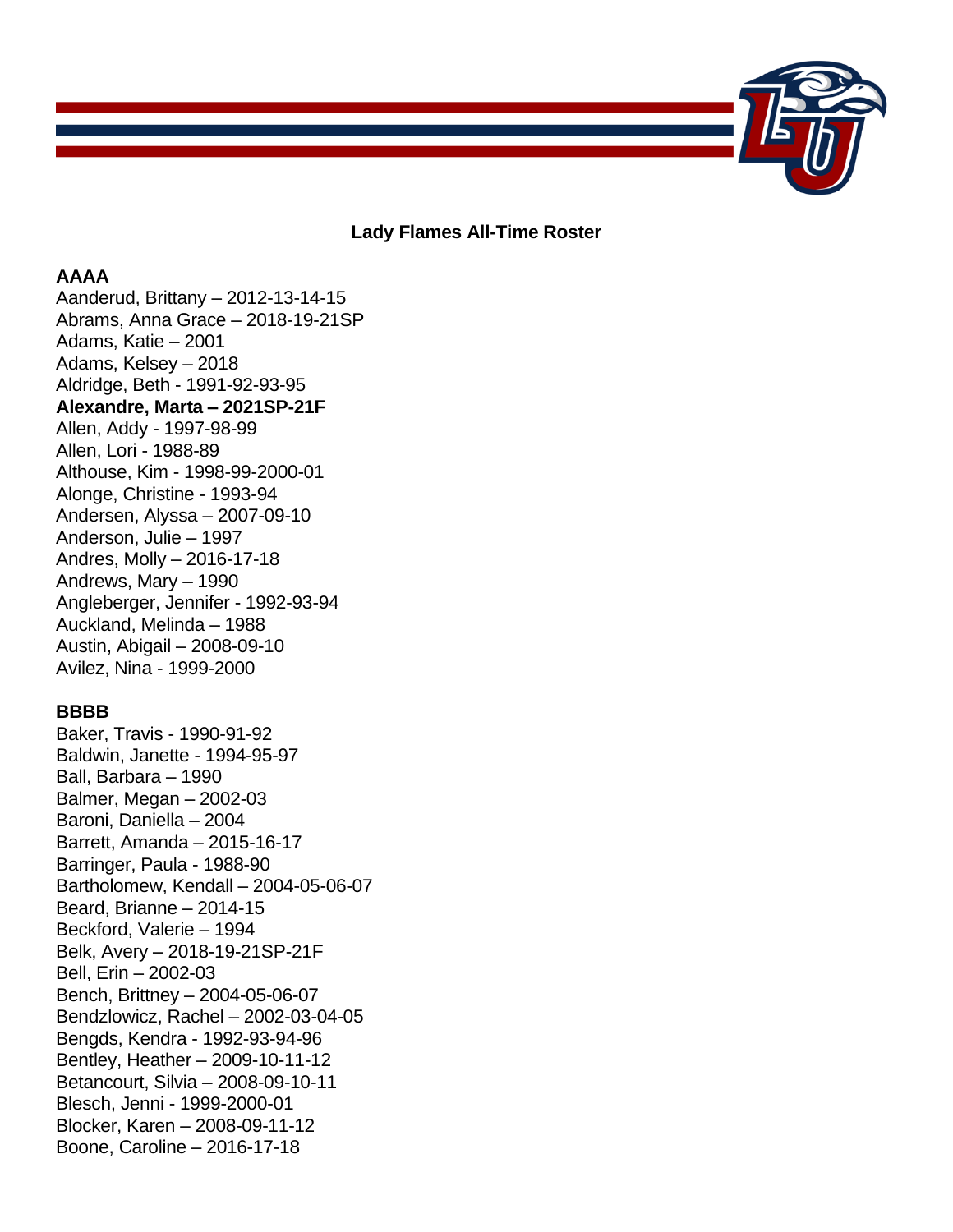Boone, Maddie – 2011-12-13-14 Bouffard, Jaime – 2012-13-14-15 Bowling, Heather – 2006-07-08-09 Braam, Ashley – 2004-05-06-08 Branyan, Vicki - 1988-89 Bridge, Abigail – 2015 Brumagim, Kathleen – 2017-18-19-21SP Burch, Carolyn – 1989 **Burkett, McKinley – 2021SP-21F**

### **CCCC**

Camlin, Debbie – 1989-91 Camlin, Traci – 1989-91 Caulley, Kelly – 1988-89 Cheek, Paige – 2003-04-05-06 Chronister, Jodi – 2001-02-03 Collar, Tori – 2014-15-16-17 Conner, Cheryl – 1990 Cozart, Claire – 1990 Crosby, Kara – 1993-94-95-96 Nicole Crutchfield – 2019 Curtis, Michelle – 1992-93 Custer, Jordan – 2012

#### **DDDD**

D'Amico, Dani – 2007 Dalton, Kendra – 2008-09-10-11 Davis, Alicia - 1999-2000-01 Davis, Jenny – 2000-01-02-03 Davis, Nancy - 1998-99-2000-01 Davis, Sarah – 2002-03-04-05 Dayton, Jennifer – 1991-92-93 Delgatti, Julia – 2013 **DeRuby, Rachel – 2021SP-21F** DeShetler, Kate – 2009 Deur, Jody - 1991 Deur, Lisa - 1994-95-96-97 Dippery, Denise – 1989 Douros, Meldoy – 1989 Duininck, Cora – 2017-2018-19-21SP Dunkle, Alanna – 2011-12-13-14 Durham, Becky – 1991

### **EEEE**

**Earnest, Rebekah – 2019-21SP-21F** Eayres, Claudia – 1990 Edwards, Suzanne – 2004-05-06-07 **Ellis, Madison – 2018-19-21SP-21F** Elmers, Crystal – 2012-13-14-15 Elmers, Dawn – 2010-2011-12-13 Endlich, Kelly - 1990-91-92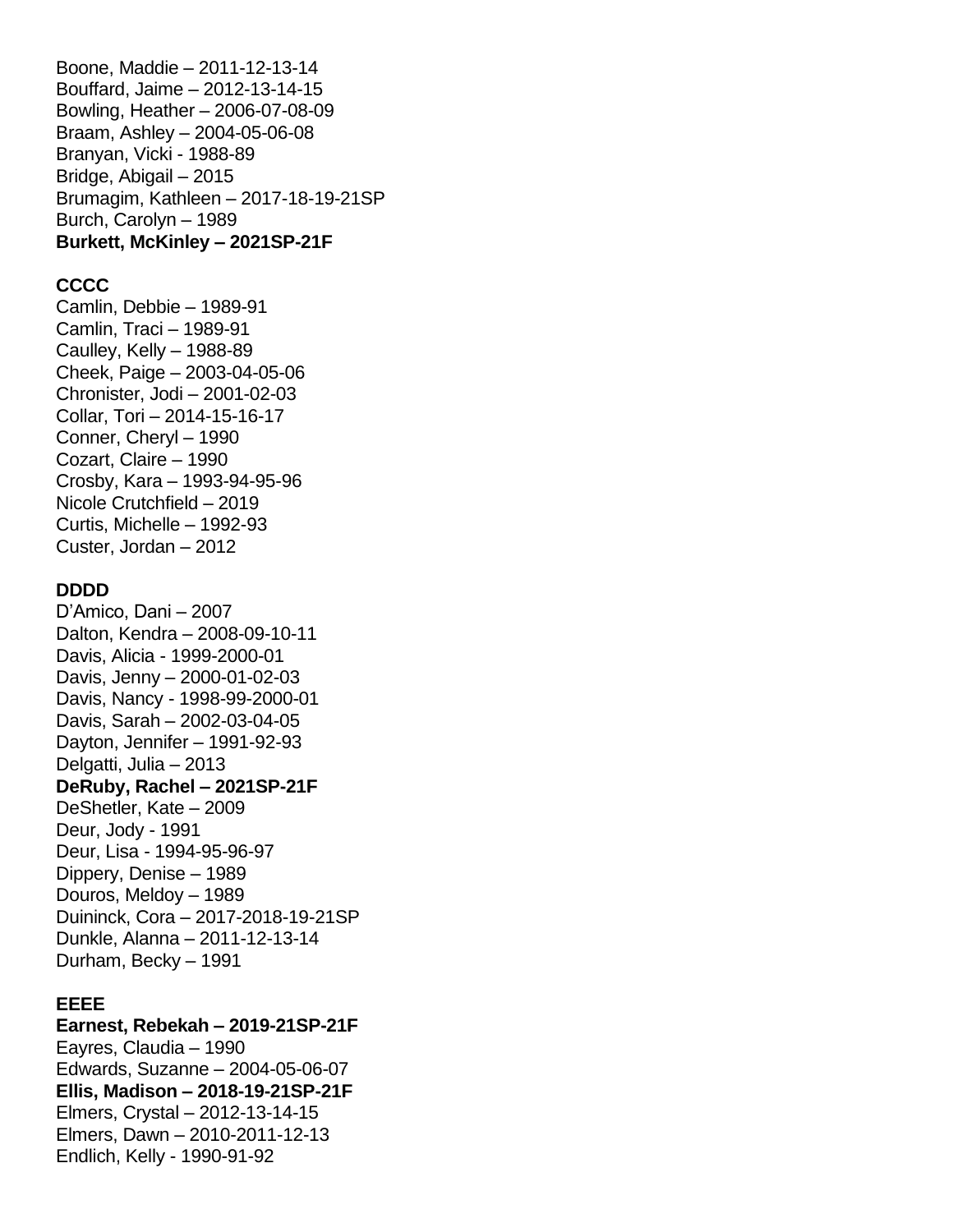Erickson, Sarah – 2017-18 Erskine, Tammy – 1990 Erving, Ally – 2005-06-07-08 Espinoza, Ariana – 2009-10-11-12

#### **FFFF**

Faircloth, Hannah - 2017 Farrell, Gabrielle – 2016-17-18-19 Fatkin, Megan – 2001-02-03-04 Faulk, Leanne - 1989-90-91 Faxon, Kristin – 2003-04-05-06 **Findley, Lysie – 2021SP** Fisher, Ruth - 1993-94-95-96 Foster, Sarah – 2000-01-02-03 Fraser, Jenna – 2012

#### **GGGG**

Gabrielli, Julie - 1999-2000 Gaffney, Zoe – 2018-19-21SP-21F Gantner, Sarah - 1999-2000-01 Garcia, Lisa - 1988-89 Giani, Dana - 1997-98-99-2000 Gibson, Ashley – 2007-08 Gibson, Makaela - 1997-98-2000 Giles, Paula – 1991 Gillmore, Baylee – 2014-15-16-17 Golden, Opal - 1994-95-97 Goodman-Williams, Christie – 2002-03 Gordon, Lissi – 2017-18-19-21SP-21F Gottshaik, Krista - 1988-89 Grau, Gigi - 1988-89 Green, Heather – 1991 Green, Mickayla – 2016-17-18-19 Griffis, Julie - 1989-90

#### **HHHH**

Habuda, Isabella – 2016-17 Hallmark, Kristen - 1990-91 Hamilton, Naomi - 1991-93 Handweker, Cheryl - 1996-97-98-99 Hassler, Cindy - 1989 Hawkins, Kimberly – 2001-02-03-04 Hayward, Sarah - 1997-98-99 Helbling, Alyssa – 2000-01 Henion, Kelly – 2009-10-11-12 **Herman, Bridie – 2021SP-21F** Hetrick, Rachel – 2004-05-06-07 Hill, Aly – 2015-16-17-18 Hill, Ashleigh – 2014-15-16-17 **Hill, Riley – 2021SP** Hodges, Jennifer - 1998-99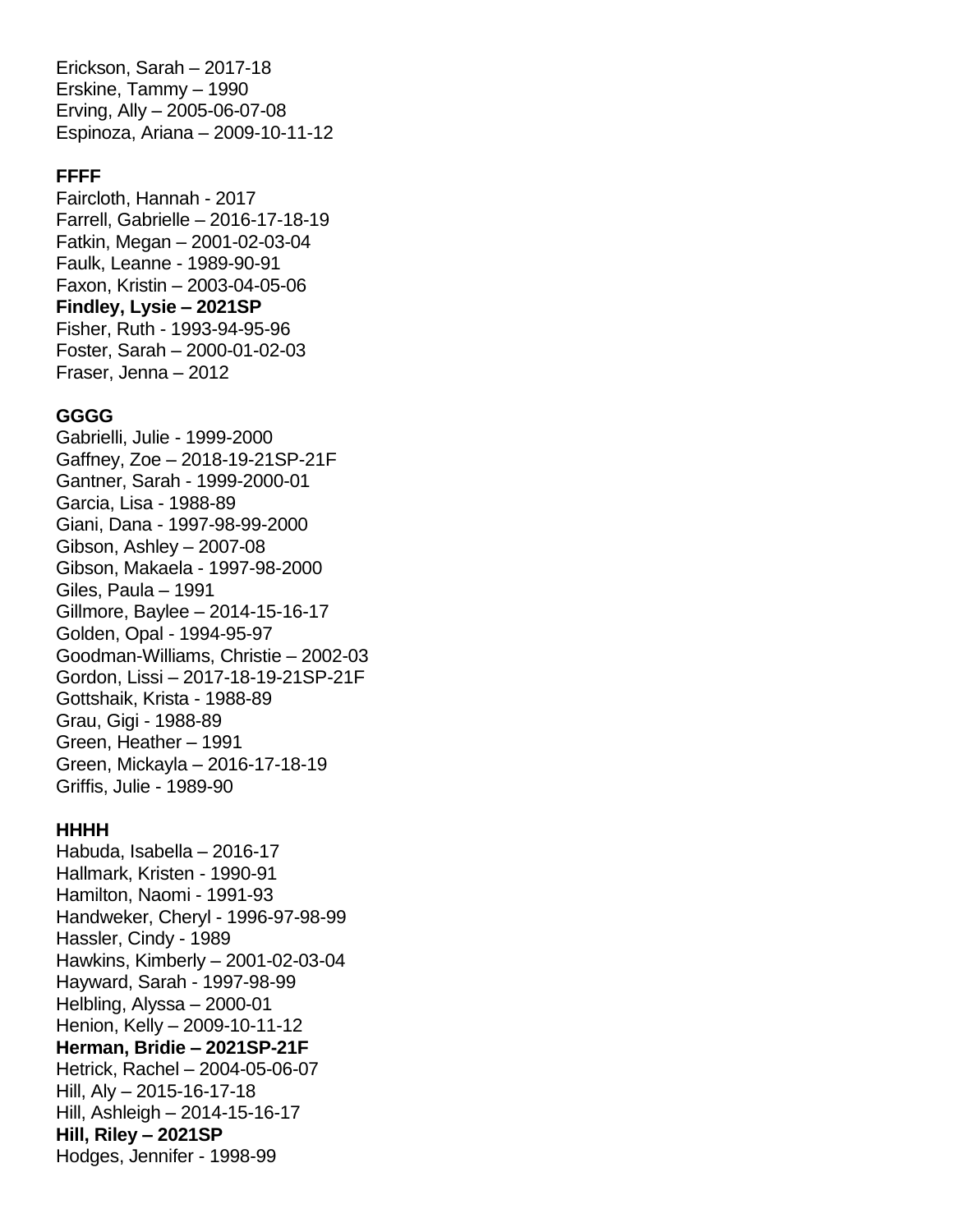Hoff, Sarah – 2000 Hohnarth, Alaina – 2003-04-05-06 Holloway, Ginny – 1995 Holmes, Savannah – 2018-19-21SP-21F Hormann, Alexa – 2010-11 House, Emily – 2005-06-07-08 Hoy, Emily – 2009-10-11-12 Hunsberger, Andrea - 1990 Hutchison, Shannon - 1994-95-96-97

### **IIII**

Ingalls, Amy - 1989-90-91-92 Ingalls, Robin - 1988-90

### **JJJJ**

Jacinto, Breanna - 1999-2000 Jackson, Jennifer - 1996-97 Jacobs, Katelyn – 2008 **James, Lena – 2021SP-21F** Jamieson, Kasey – 2018-19-21SP-21F Jayroe, Melody – 2017-18-19-21SP Jennings, Felicia - 1998-99-2000-01 Jess, Jennifer - 1995-96 Johnson, Brittney – 2008-09-10-11 Johnson, Chelsey – 2010-11 Johnston, Jeanine – 2008 Jones (Williams), Cheryl - 1997-98-99-2000 Jones, Devon – 2015-16-17-18 Jones, Erin – 2019 Jones, Hadley – 2015-16-17-18 **Judon, Shevaun – 2021SP-21F**

## **KKKK**

Kamphuis, Lauren – 2006-07-08 Kardos, Kayleigh – 2016-17-18-19 Kappler, Lizz – 2014-15-16 Kauffman, Bonnie - 1988-89 Kauzlarich, Madison – 2013-14-15 Kelly, Bridgette – 2010-11 Kemmerling, Kim - 1990 Kepani, Dawn – 1994 Kern, Johanna – 2012 Kerth, Jessica - 1994-95-96-97 Kestel, Jordan – 2014-15-16-17 **King, Meredith – 2021SP-21F** Kizer, Karen - 1988-89 Klamut, Kaitlynn – 2014 Knoebel, Jennier – 2014-15-16-17 Kopka, Holly - 1997-98

## **LLLL**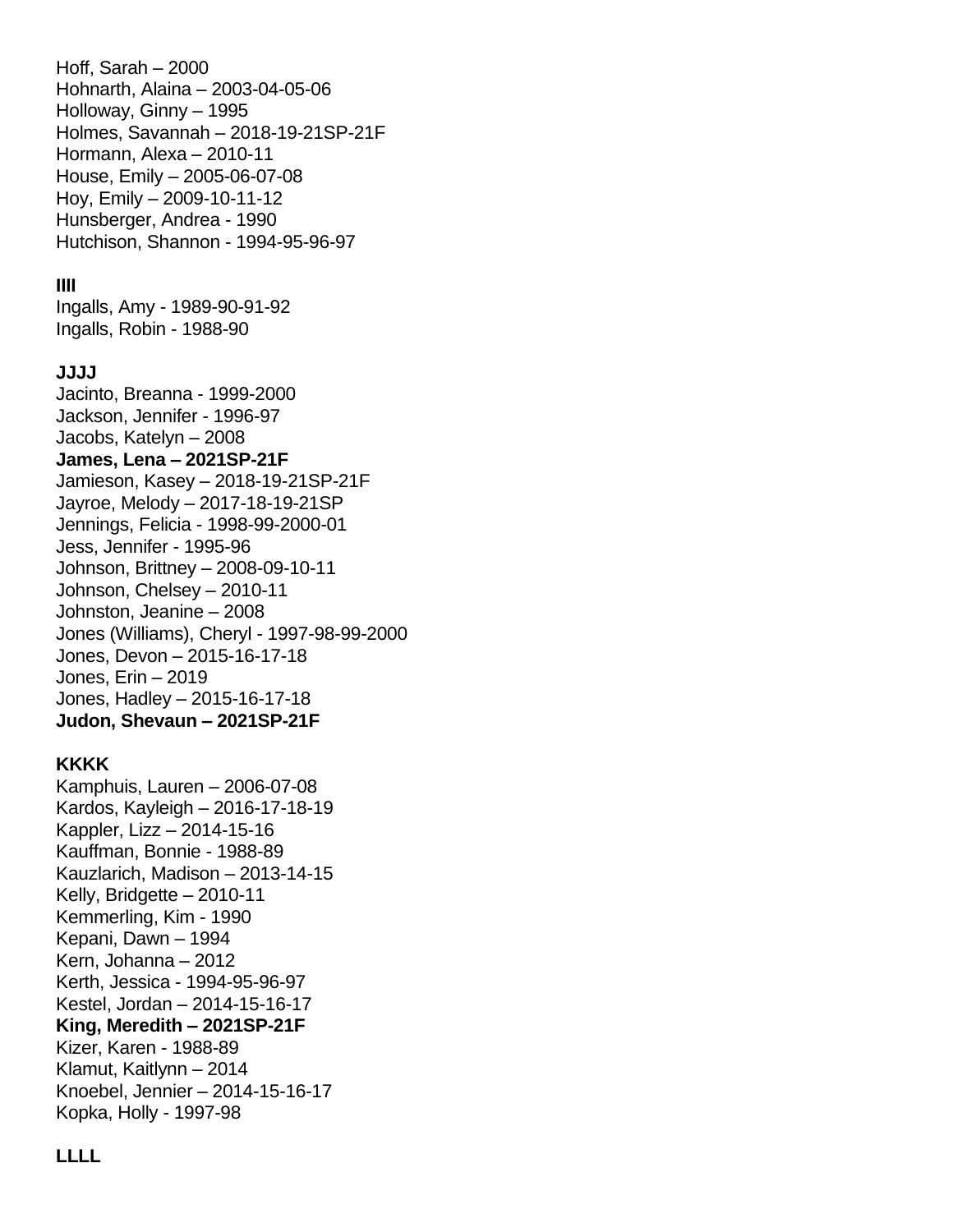Lake, Elia – 2007-08-09-10 Lam, Bethany – 2009 Lam, Sierra – 2016-17-18-19 **Landry, Lauren – 2021F** Lawrence, Amber - 1996-97-98 Lawson, Elise – 2017-18-19-21SP Lee, Teri - 1992-93-94-95 **Leja, Ainsley – 2021F** Lightbody, Holly - 1990-91-92 Limmage, Mandi - 1992-93 Lockie, Melinda - 1991 Lucido, Jerri - 1996-97 Luurtsema, Aimee – 2008-09-10-11 Lyndon, Rachel – 2000-01-03

#### **MMMM**

Mack, Alex – 2012-13-14-15 **Marr, Chloe – 2021SP-21F** Martin, Heather – 1990 Martin, Madison – 2018-19-21SP-21F Martinez, Bertha – 2013-15-16-17 **Mason, Taylor – 2021F** Mastronardi, Corinne – 1989 Mayer, Natalie – 2001-02-03-04 Mays, Kirsten - 2001 McBrien, Kristi – 2008-09-10 McCarthy, Vicki – 1989 McDonald, Christina – 2006-07 **McDonald, Jessica – 2021F** McKee, Gabriella – 2014-15 **Meyer, Sonia – 2019-21SP**  Michener, Rachel – 2008-09-10 Miller, Carly – 2005-06-07-08 Miller, Tammy – 1990 Milne, Emma – 2018-19 Mobley, Tonyika - 1993-94 Mott, Abby – 2003-04 Moxley, Amy – 2000-01 Moye, Becca – 2008-09-10-11 **Myers, Briana – 2021F** Myers, Hannah – 2012 Munson, Sonya – 1999

### **NNNN**

Neef, Kailey – 2016-17-18-19 Neff, Katherine – 2005-06 Neff, Mallory – 2005-06-07-08 Nicholas, Lauren – 2013-14 Norris, Casey – 2010-11-12-13 Nummerdor, Andrea – 2014 Nyholt, Ashley – 2007-08-09-10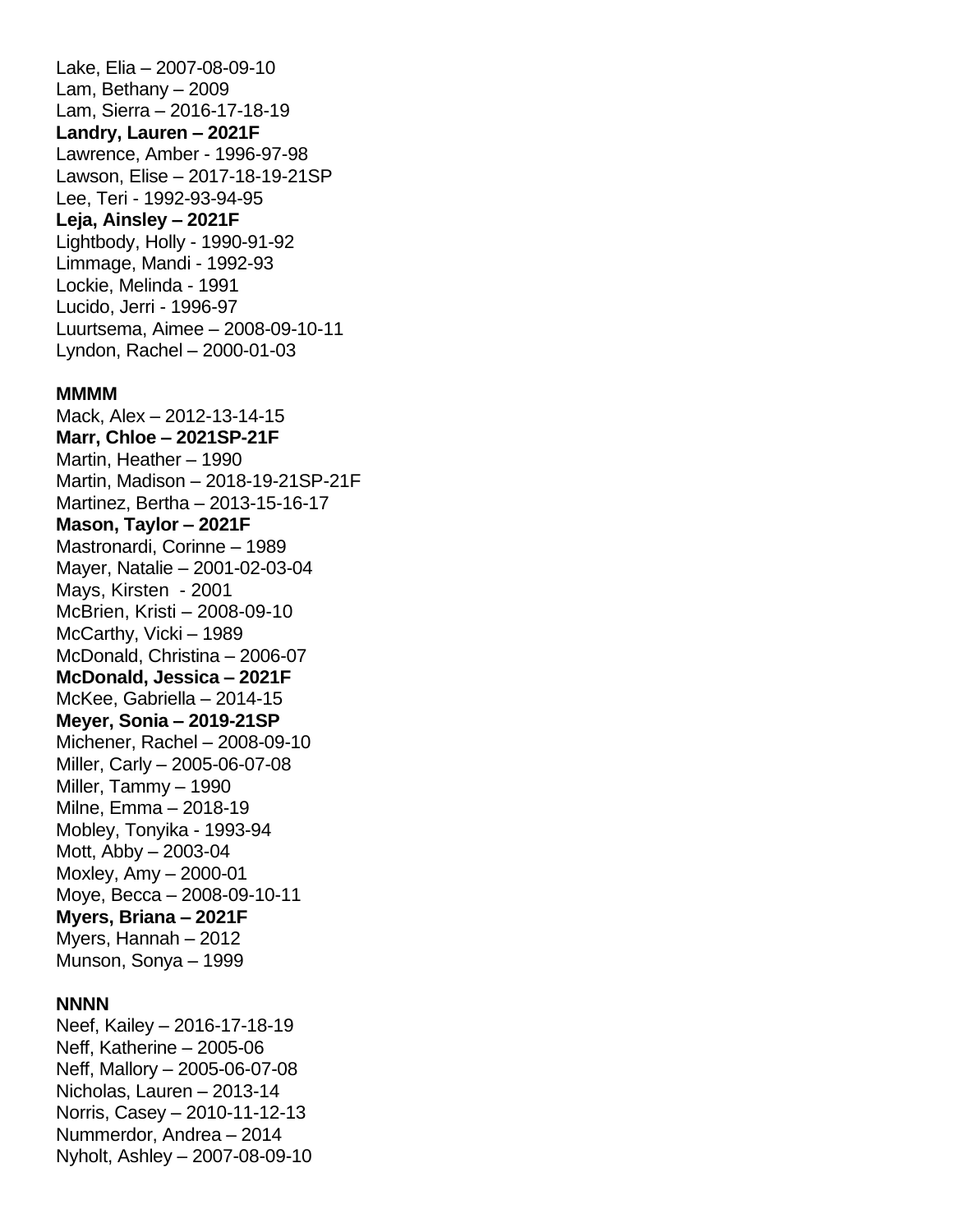Nyholt, Laura – 2007-09-10-11

### **OOOO**

Oberlin, Amy – 2005-06-07-08 O'Kresik, Anne - 1988-89 **Oliver, Maddy – 2021SP-21F** Oliveras, Jenice - 1990-91-92-94 Ontiveros, Alisa - 1993-94 Osman, Lacy – 1997 Owen, Maria – 2007-08-09-10 Owens, Beth – 1994

### **PPPP**

Page, Rebekah – 2012-13-14-15 Palacios, Randi – 2021F Palladino, Sophia – 2021SP Payne, Tanya – 2004-05-06-07 Pendley, Vickey – 1989 Pereira, Helena – 2011-12-13-14 Persson, Abigail – 2014-15-16-17-18 Pirro, Emma – 2015-16 Poff, Lily – 2019 Pohs, Katharina – 2021F Popoff, Christina - 1996-97-98 Portanova, Cara - 1988-89 Porter, Tracie - 1988-89

### **RRRR**

Rapp, Jennifer - 1993-94-95 Rich, Michelle – 2006 Riley, Caitlyn – 2007-10 Ritz, Katie – 2021SP Roby, Debra – 1989 Rodriguez, Sonia – 2001-02-03-04-05 Roesch, Suzette - 1993 Rosson, Cara - 1993-94 Rander, Stacy - 1990 Randell, Dawn - 1990 Riffe, Michell - 1991 Reccord, Christy - 1997-98-99 Reinwald, Julie - 1995-96-98 Robinson, Sarah – 2009-10-11-12 Romans, Bethany – 1995 Rudolph, Liz – 2001-02-03-04

# **SSSS**

Saczawa, Darleen - 1988-89-90-91 **Salazar, Alexis – 2021SP-21F** Santos, Sami – 2014-15-16-17 Schantz, Heidi - 1991-92-93-94 Schultz, Jennifer - 1992-93-94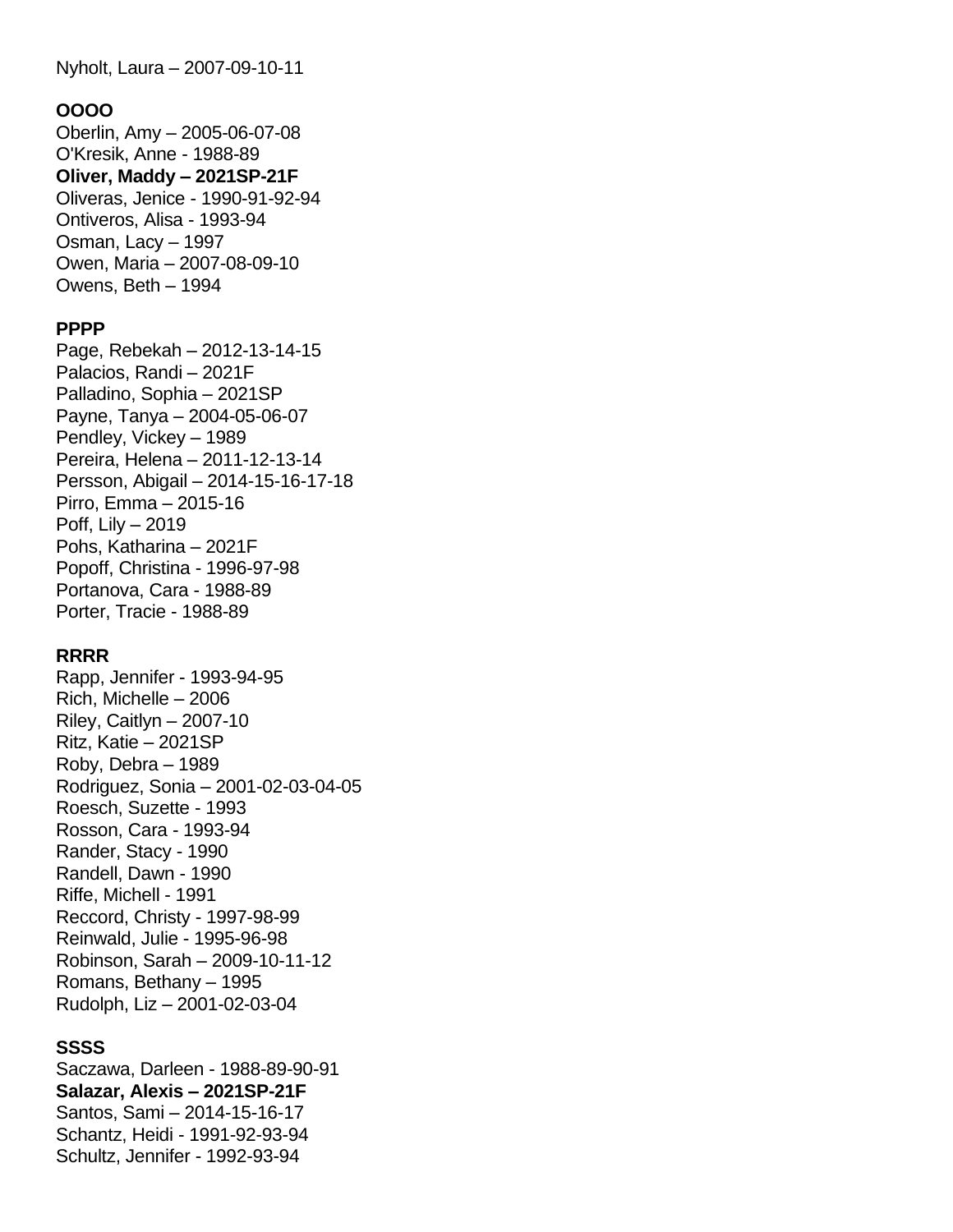Seiple, Elena - 1992-93-94-95 Seiple, Katie – 1991 Serran, Zabrina – 1993-94 Short, Madison – 2009-10-11 Shubin, Emily - 1999-2000-01 Siegel, Carrie - 1988-89 Siner, Molly – 2013 **Slovak, Annie – 2021SP-21F** Small, Michelle - 1997-98-99-2000 Smark, Phyllis - 1999 Smith, Juli – 1999 Smith, Rebecca – 2011-12-13-14 **Spade, Grace – 2019-21SP-21F Spear, Favour – 2019-21SP-21F** Stanford, Karen - 1988-89 Stanton, Renee – 1989 Stell, Lauren – 2009-10-11-12 Stump, Abby - 1996-97-98 Stump, Sarah - 1997-98 Sullivan, Hannah – 2004-05-06 Swentik, Geena – 2011-12-13 Swindler, Carol Ann - 1988-89

#### **TTTT**

Tabor, Morgan – 2015-16 Tallman, Cori - 1993-94-96 Tarazona, Jennifer - 1996 Thienes, Brenda - 1998-99 Troutman, Erika – 2013-14-15-16 Tyson, Brittany – 2005-06-07-08

#### **VVVV**

Van Noord, Holly – 2013-14-15-16 Vine, Rebekah – 2018-19-21SP-21F

#### **WWWW**

Wade, Kacey – 2000-01 Warner, Megan – 2010-11-12-13 Brenna Warren – 2017-18-19-21SP-21F Warren, Elisa – 2016-17-18-19 Walters, Rebekah - 1998-99 Webb, Kristy – 2001-02-03 Weissenger, Jennifer - 1993-94-95-96 West, Hope – 2004-05-06-07-08 Weygandt, Lauren – 2015-16-17-18 (Judd) Wheelock, Mandee – 2003-04-05 Caroline, White – 2013 White, Krista - 1990 Williams, Amy - 1989 Willis, Jennifer - 1992-93 Winship, Sarah – 2012-13